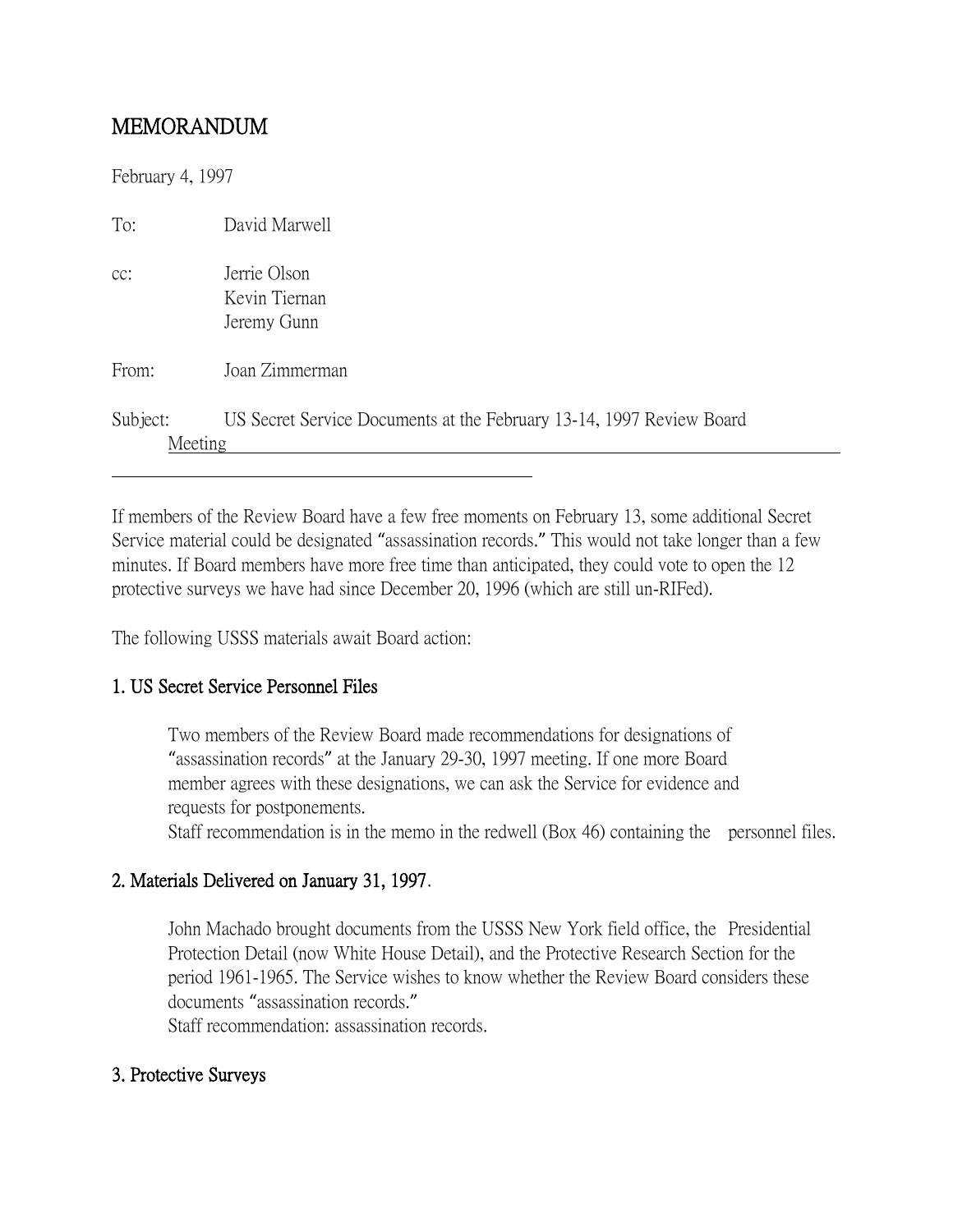On December 20, 1996, the Service listed its requests for postponements on 12 protective surveys. The Review Board can vote on these postponements. Staff recommendation: open all documents with the exception of SSNs.

## 4. SS-11. [Bouck files]

The Secret Service should deliver its response to our SS-11 request for Bouck files on February 12, 1997. If the Service does provide these documents, the Board can examine them for designation as "assassination records."